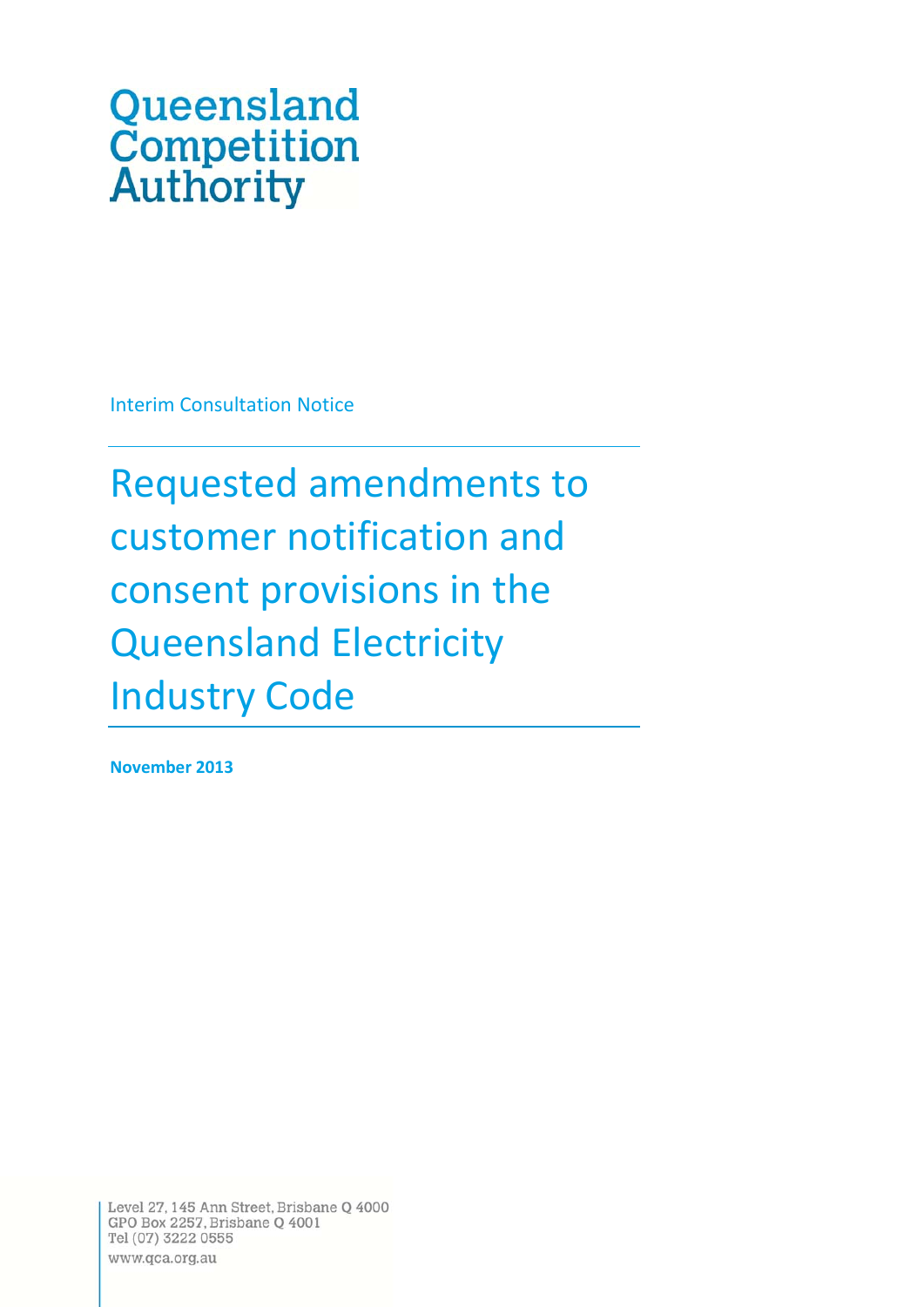We wish to acknowledge the contribution of the following staff to this consultation notice: Adam Liddy

## © Queensland Competition Authority 2013

The Queensland Competition Authority supports and encourages the dissemination and exchange of information. However, copyright protects this document.

 2 electronically but only if it is recognised as the owner of the copyright and this material remains unaltered.The Queensland Competition Authority has no objection to this material being reproduced, made available online or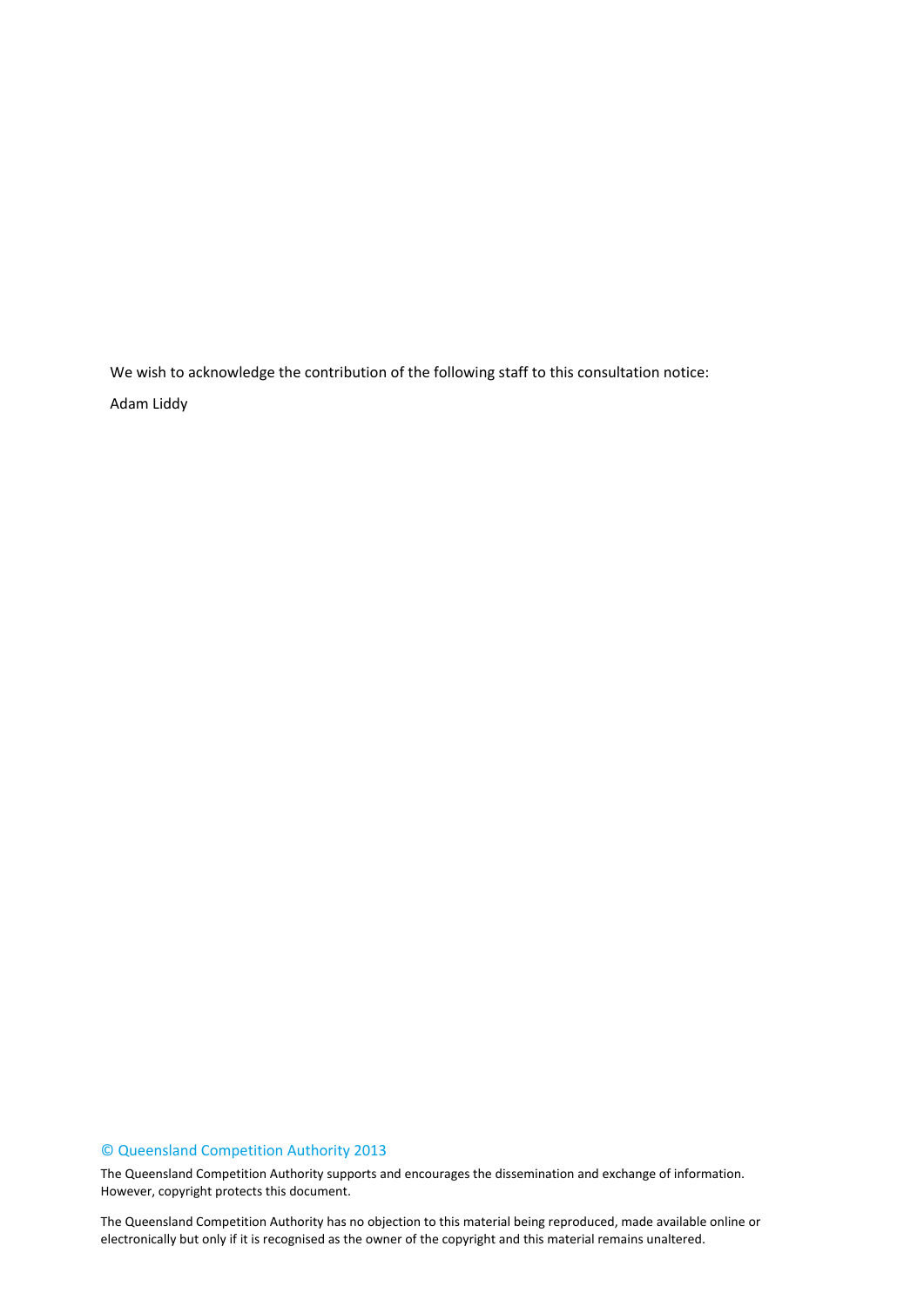## **SUBMISSIONS**

## Closing date for submissions: 4 January 2014

Public involvement is an important element of the decision-making processes of the Queensland Competition Authority (QCA). Therefore submissions are invited from interested parties concerning the requested amendments to customer notification and consent provisions in the Queensland Electricity Industry Code. The QCA will take account of all submissions received.

Written submissions should be sent to the address below. While the QCA does not necessarily require submissions in any particular format, it would be appreciated if two printed copies are provided together with an electronic version on disk (Microsoft Word format) or by email. Submissions, comments or inquiries regarding this paper should be directed to:

Queensland Competition Authority GPO Box 2257, Brisbane Q 4001

Tel (07) 3222 0548 Fax (07) 3222 0599 electricity@qca.org.au

www.qca.org.au

## **Confidentiality**

In the interests of transparency and to promote informed discussion, the QCA would prefer submissions to be made publicly available wherever this is reasonable. However, if a person making a submission does not want that submission to be public, that person should claim confidentiality in respect of the document (or any part of the document). Claims for confidentiality should be clearly noted on the front page of the submission and the relevant sections of the submission should be marked as confidential, so that the remainder of the document can be made publicly available. It would also be appreciated if two copies of each version of these submissions (i.e. the complete version and another excising confidential information) could be provided. Again, it would be appreciated if each version could be provided on disk. Where it is unclear why a submission has been marked 'confidential', the status of the submission will be discussed with the person making the submission.

While the QCA will endeavour to identify and protect material claimed as confidential as well as exempt information and information disclosure of which would be contrary to the public interest (within the meaning of the *Right to Information Act 2009* (RTI)), it cannot guarantee that submissions will not be made publicly available.

#### Public access to submissions

Subject to any confidentiality constraints, submissions will be available for public inspection at the Brisbane office, or on the website at www.qca.org.au. If you experience any difficulty gaining access to documents please contact us on (07) 3222 0555.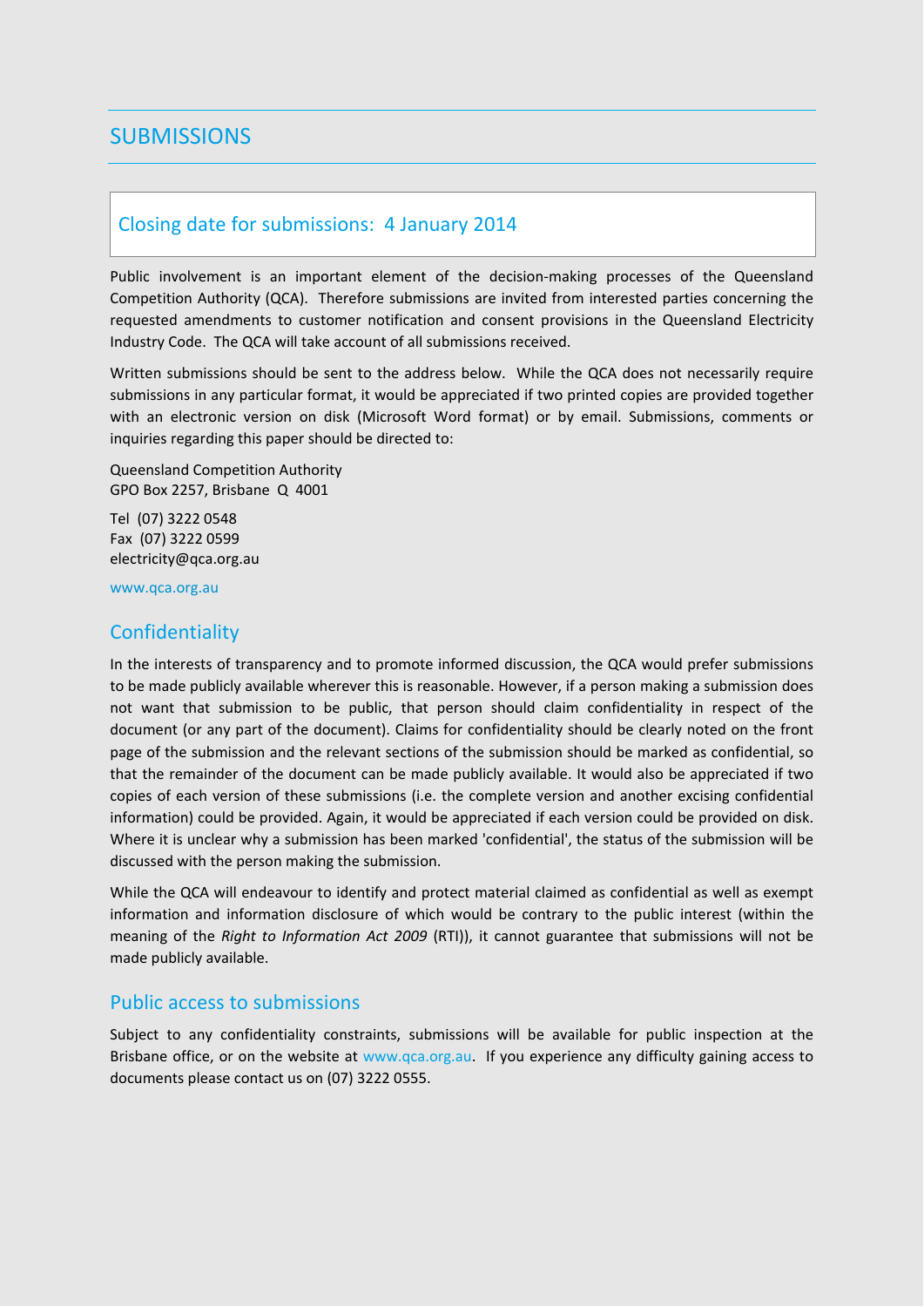# Table of Contents

| <b>SUBMISSIONS</b>                              |                                                                  |                |
|-------------------------------------------------|------------------------------------------------------------------|----------------|
| Closing date for submissions: 4 January 2014    |                                                                  |                |
| Confidentiality                                 |                                                                  |                |
| Public access to submissions                    |                                                                  | i              |
|                                                 | <b>EXECUTIVE SUMMARY</b>                                         | Ш              |
| $\mathbf{1}$                                    | <b>INTRODUCTION</b>                                              | 1              |
| 1.1                                             | Industry code change process                                     | 1              |
| 1.2                                             | Relevant documents                                               | 1              |
| $\overline{2}$                                  | REQUESTED AMENDMENTS TO THE ELECTRICITY CODE                     | 2              |
| 2.1                                             | Background                                                       | $\overline{2}$ |
| 2.2                                             | Amendments requested by the Minister for Energy and Water Supply | 2              |
| 2.3                                             | Stakeholder feedback                                             | 4              |
| GLOSSARY OF ACRONYMS, TERMS AND CONDITIONS      |                                                                  |                |
| APPENDIX A : ELECTRICITY CODE AMENDMENT REQUEST |                                                                  |                |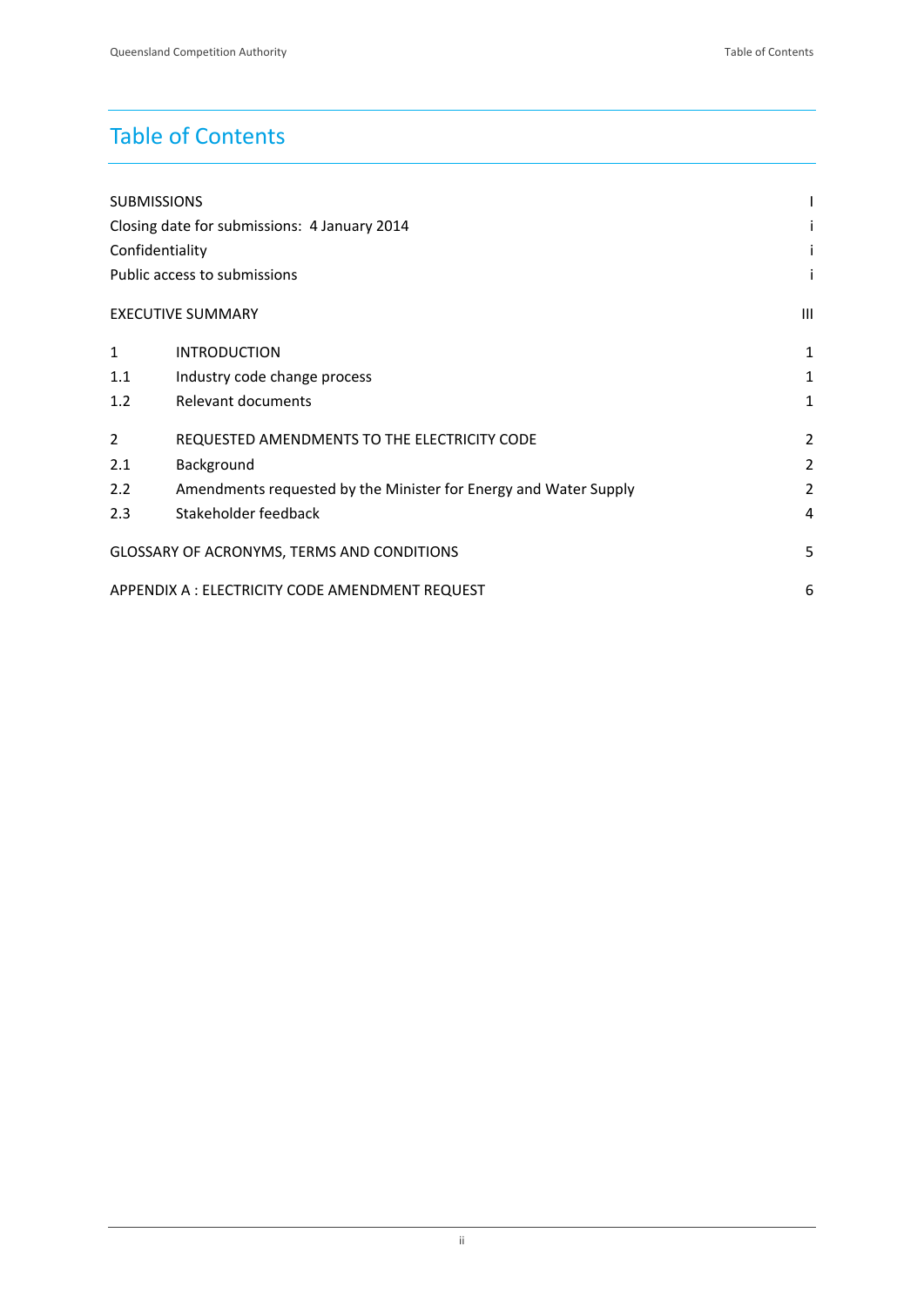## EXECUTIVE SUMMARY

On 17 October 2013, the QCA received a request to amend the Electricity Industry Code (the Electricity Code) from the Minister for Energy and Water Supply, the Honourable Mark McArdle MP. The Minister requested amendments in response to an issue raised by the Energy and Water Ombudsman Queensland (EWOQ). EWOQ had received complaints from electricity customers on evergreen contracts that had been notified their discount period had expired in a note on a bill received after it expired.

The Minister requested that the Electricity Code be amended so that:

- retailers are required to remind customers that their fixed-term benefits are going to expire before they do
- retailers are required to obtain explicit informed consent from customers for any benefits that apply for a fixed period.

This consultation notice outlines the Minister's request, provides information about the regulatory environment, and invites submissions from stakeholders on the proposed amendments.

While the Minister's request was in relation to the Electricity Code, we are interested in whether stakeholders consider that the issues raised apply equally to the supply of reticulated natural gas, and whether similar amendments proposed by the Minister for the Electricity Code should be made to the Gas Industry Code.

Submissions close on 4 January 2014.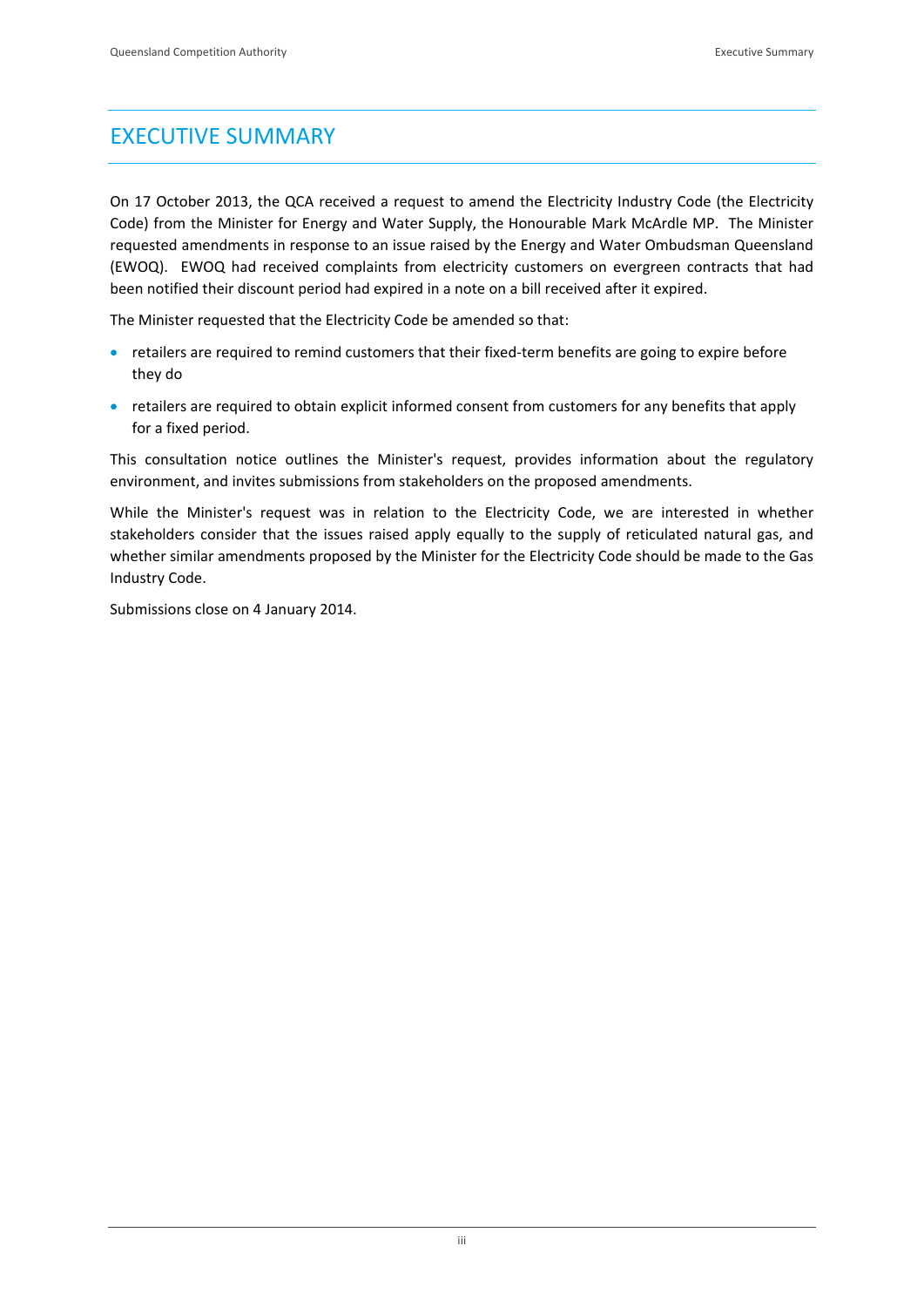## 1 INTRODUCTION

On 17 October 2013, the QCA received a request to amend the Electricity Industry Code (the Electricity Code) from the Minister for Energy and Water Supply, the Honourable Mark McArdle MP (see **Appendix A**). The Minister requested the Electricity Code be amended so that retailers are obliged to advise customers receiving a fixed term benefit of the imminent expiry of that benefit, similar to the requirements of clause 4.4.4 of the Electricity Code, which applies to fixed-term contracts. The Minister also requested the Electricity Code be amended to require retailers to obtain explicit informed consent with respect to fixed term benefits.

## 1.1 Industry code change process

The proposed amendments to the Electricity Code would require changes to retailers' processes and billing systems. In addition, they exceed requirements in other states. For these reasons, we consider that the requested amendments are potentially of a significant nature and may materially affect stakeholder interests. As a result, we are obliged under the *Electricity Act 1994* and the *Electricity Regulation 2006* to undertake a formal public consultation process, the minimum requirements of which are to:

- publish an interim consultation notice and accept submissions
- publish a draft decision and accept submissions
- publish a final decision proposing amendments to the industry code
- have the amended Electricity Code approved by the Minister
- publish a notice in the government gazette.

## 1.2 Relevant documents

The following references provide important information we are required to consider when proposing to amend the Electricity Code:

- the Minister for Energy and Water Supply's request to amend the Electricity Code, which is at **Appendix A**
- the *Electricity Act 1994* and the *Electricity Regulation 2006,* which can be accessed from the website of the Office of the Queensland Parliamentary Counsel at www.legislation.qld.gov.au
- the current version of the Electricity Code, which can be accessed from our website at www.qca.org.au.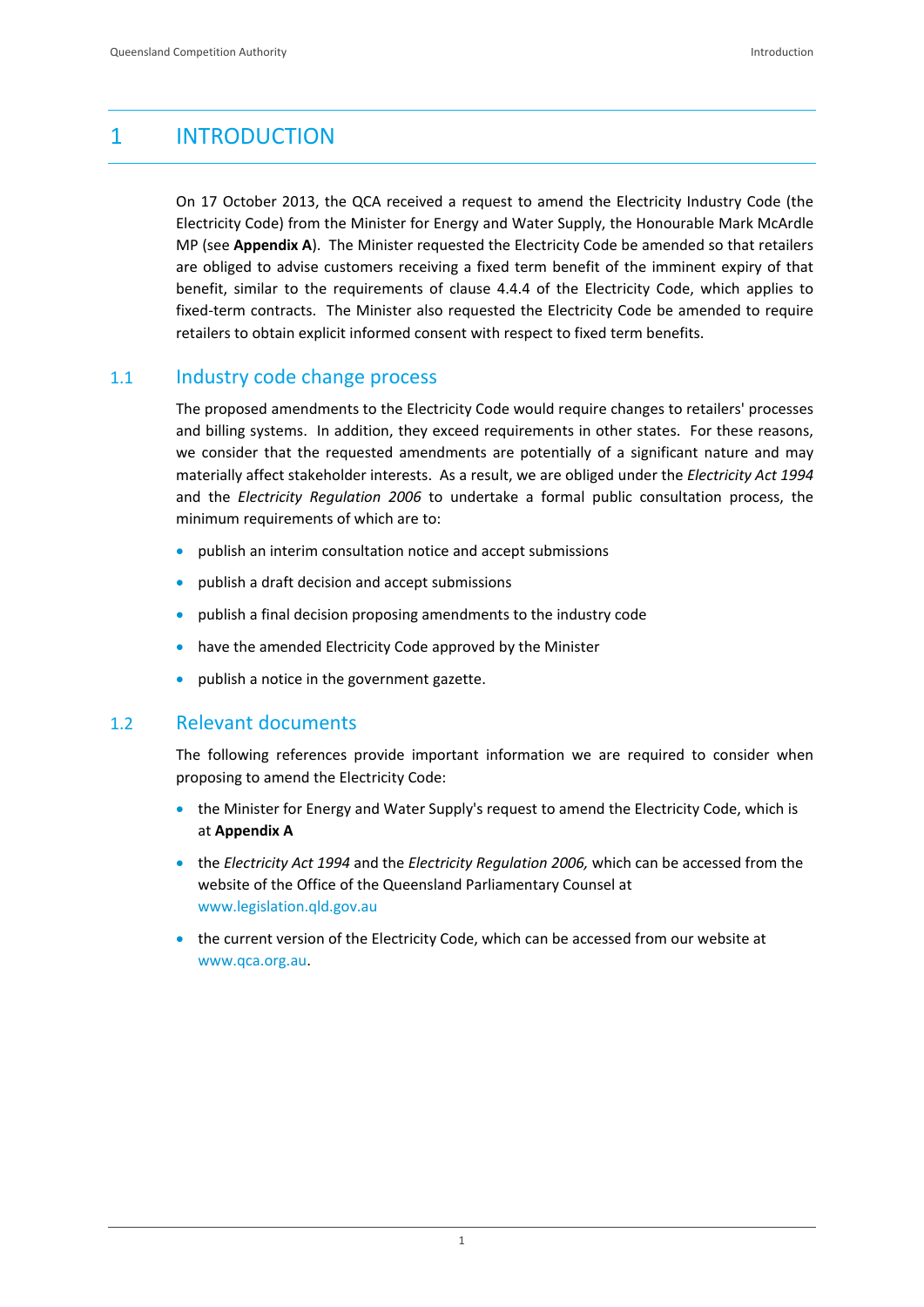## 2 REQUESTED AMENDMENTS TO THE ELECTRICITY CODE

## 2.1 Background

In south‐east Queensland, over 70% of customers are supplied energy under a market contract, where certain terms and conditions are negotiated between the customer and their retailer. Market contracts frequently provide a percentage discount on all or part of the energy bill.

The types of market contracts have broadened as competition has matured in Queensland. Most retailers offered fixed-term market contracts of 1-3 years duration when full retail competition commenced in 2007. In recent years, customers have increasingly preferred contracts that do not lock them in to a particular contract period. Retailers have responded by offering a range of contracts without a termination date, also known as 'evergreen' contracts.

Benefits offered under these evergreen contracts can be ongoing, or set for a predetermined fixed period. When a fixed period benefit ends, the customer can pay the regular contract price (less any ongoing discounts), negotiate with the retailer for a further discount, or accept an offer from another retailer.

## Regulatory context

The Electricity Code requires a retailer to disclose all terms and conditions to a customer when signing a contract. The Electricity Code also requires a retailer to notify a customer in advance when a fixed-term contract is due to expire. However, when a fixed benefit period ends, this is treated under the Electricity Code as a price change, and retailers must inform the customer no later than their next electricity bill.

The Interdepartmental Committee on Energy Sector Reform recommended the Queensland Government implement the National Energy Customer Framework (NECF) in Queensland in early to mid-2014. The Queensland Government accepted this recommendation and we understand it is working towards implementing the NECF.

The National Energy Customer Framework was introduced as part of a range of energy market reforms agreed to in 2006. After extensive consultation with governments, consumer groups, distributors and retailers, the final legislation was passed in 2011. The NECF has been adopted in the ACT, New South Wales, South Australia and Tasmania. In Queensland the Government has accepted the recommendation of the Interdepartmental Committee on Energy Sector Reform to adopt the NECF in early to mid‐2014, after consideration of options that will ensure that protections for customers in regional Queensland are delivered.

If implemented, the NECF will regulate the retail energy industry in Queensland and supersede the Electricity Code. As a result, it is possible that any amendment of the Electricity Code would cease to have effect once the NECF is implemented. For this reason, we have included the requirements under the NECF in the discussion of the proposed amendments to the Electricity Code. However, it is possible for the Queensland Government to legislate an exception to the NECF for Queensland customers (called a derogation) to ensure these provisions stay in force if and when the NECF is adopted.

## 2.2 Amendments requested by the Minister for Energy and Water Supply

The Minister requested amendments to the Electricity Code in response to an issue raised by the Energy and Water Ombudsman Queensland (EWOQ). EWOQ had received complaints from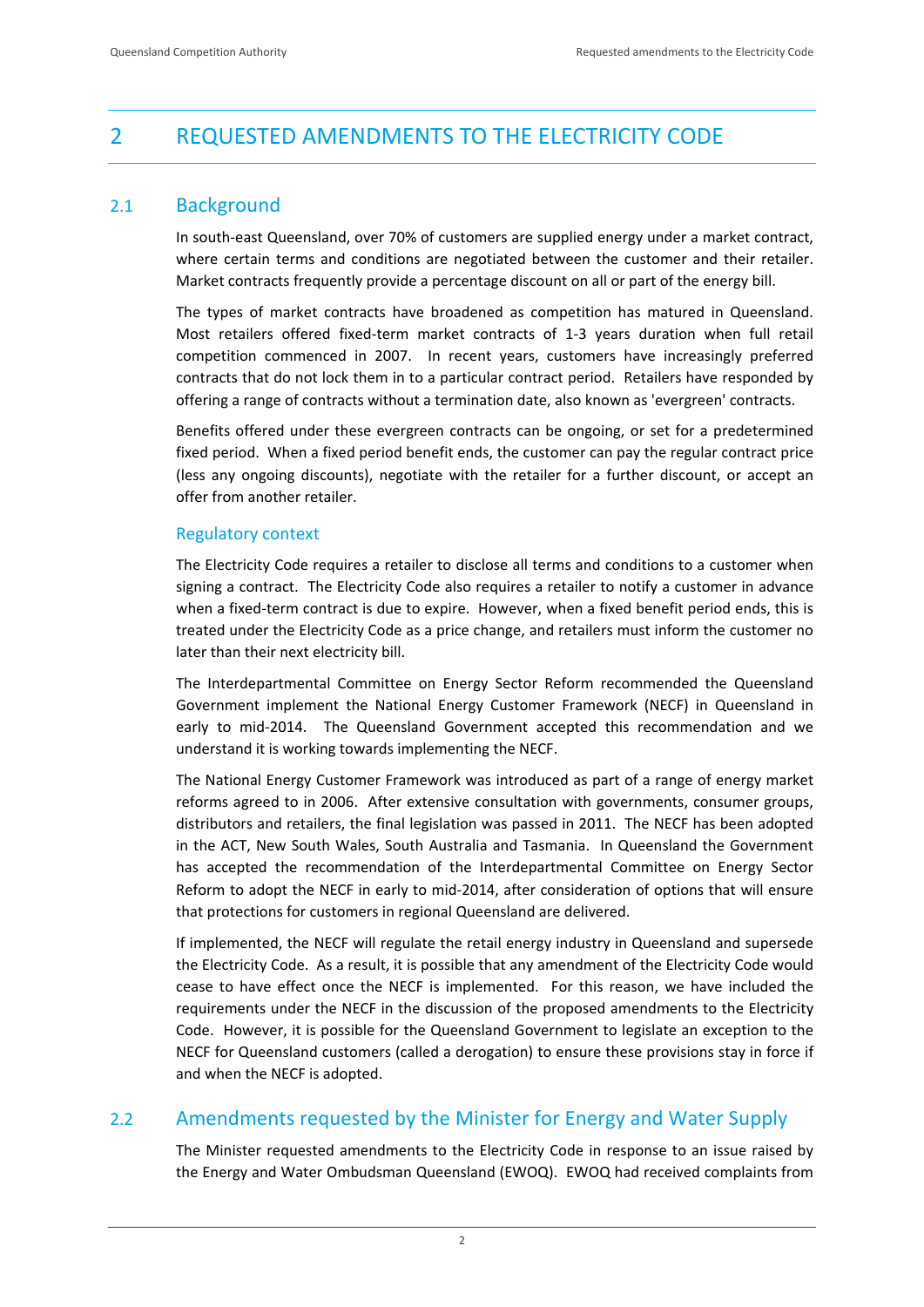customers on evergreen contracts that had been notified their discount period had expired on a bill received after it expired.

EWOQ investigated one case and established that the retailer in question:

- advertised the discounts on its website as being for a limited period
- included the limited discount period in the terms and conditions of the customer's supply contract
- specified in the contract that customers would be notified of price changes no later than their next bill

After examining the Electricity Code, EWOQ concluded that retailers were not required to notify customers in advance that benefits under their agreement were due to expire, and that their actions appeared in accordance with the Electricity Code. However, EWOQ considered this a gap in customer protections under the Electricity Code, and wrote to the Minister to inform him of the issue.

The Minister requested that the Electricity Code be amended so that:

- retailers are required to remind customers that their fixed-term benefits are going to expire, in a similar way that they are told of a fixed-term contract expiring
- retailers are required to obtain explicit informed consent from customers for any benefits that apply for a fixed period.

#### 2.2.1 Notification of a fixed-term benefit expiring

The Minister did not provide proposed wording for the Electricity Code that would require retailers to advise customers when a fixed term discount is about to expire. However, he suggested that clause 4.4.4, which requires retailers to inform customers when a fixed-term contract is expiring, would be a useful starting point.

Clause 4.4.4 of the Electricity Code states:

*4.4.4 Expiry of fixed‐term contracts* 

No earlier than 40 business days and at least 20 business days prior to the expiry of a fixed-term *contract, a retail entity must advise a small customer of the:*

- *(a) date on which the fixed‐term contract will expire;*
- *(b) terms and conditions for the provision of customer retail services to the small customer by the retail entity which will come into effect after the expiry date if the small customer does not elect before that date to enter into a new retail contract with the retail entity or another retail entity for the small customer's premises;*
- *(c) existence of the other contractual options that may be available for the purchase of customer retail services by that small customer at that premises and a general description of each; and*
- *(d) ability of the small customer to choose the retail entity from whom it wishes to purchase customer retail services.*

This clause only applies where a retail contract is ending. It appears the intent of the Minister's request is to amend the Electricity Code to require retailers to remind customers:

- of the end of their fixed benefit periods 20‐40 business days before they expire
- of the terms and conditions that will apply after the benefit periods expire
- that they are able to choose their retailer.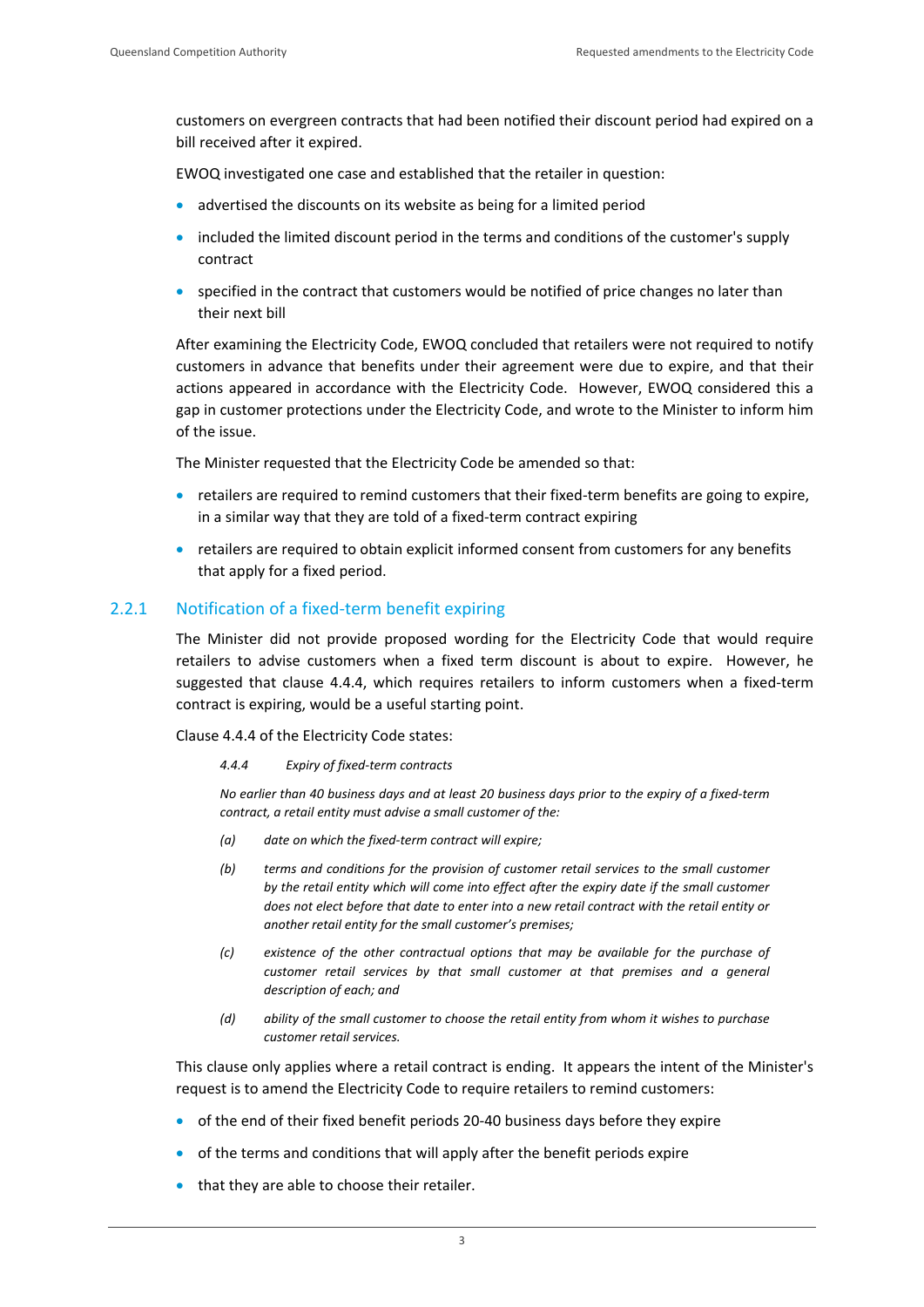While retailers are not obliged to remind customers prior to the end of a fixed discount period, any change to a discount constitutes a change in the price paid under the contract. Clause 4.12.6 of the Electricity Code does require retailers to inform customers of any change in the price paid under their contract no later than their next bill.

The NECF specifically addresses fixed benefit periods and allows for retailers to apply early termination fees where a customer cancels a contract before a fixed benefit period expires. However, retailers are not required to remind customers before a fixed benefit period expires. Retailers face the same obligations with respect to notification of price changes and the ending of contracts under the NECF as they face under the Electricity Code.

Obligations under the Electricity Code would exceed those under the NECF if the Electricity Code is amended in accordance with the Minister's request.

#### 2.2.2 Explicit informed consent

The Minister also requested the Electricity Code be amended to require retailers to obtain explicit informed consent with respect to fixed term benefits. The Electricity Code requires retailers (including their marketing representatives) to gain explicit informed consent of a small customer when they sign a negotiated retail contract. Retailers are also required to provide small customers with a written disclosure statement which specifies, among other things, "the prices, charges, tariffs and service levels" under the negotiated contract, as well as how these may be changed during the term of the contract<sup>1</sup>.

The requirements of the written disclosure statement do not specifically mention fixed benefit periods. However, the benefits received during the fixed period would ultimately determine the prices paid by customers. While the provisions are possibly ambiguous, they could be interpreted as requiring fixed benefits to be outlined in the written disclosure statement. The NECF has similar requirements to the Electricity Code, and also does not specifically mention fixed benefit periods in the list of information a marketer is required to provide a customer.

#### 2.2.3 Application to the Gas Industry Code

Queensland reticulated natural gas customers are supplied under similar terms and conditions to electricity customers. Like the Electricity Code, the Gas Industry Code does not oblige retailers to remind customers in advance of a fixed benefit period expiring. Similarly, the written disclosure clauses do not specifically mention fixed benefit periods.

#### 2.3 Stakeholder feedback

The QCA invites stakeholders' views on the merits of the amendments requested by the Minister and, where stakeholders feel they are warranted, how the additional obligations can be best implemented.

We are also interested in whether stakeholders consider that similar amendments to the Gas Code are warranted and the reasons why or why not.

<u> Andrew Maria (1989)</u>

 $1$ <sup>1</sup> The Electricity Industry Code clause 7.6.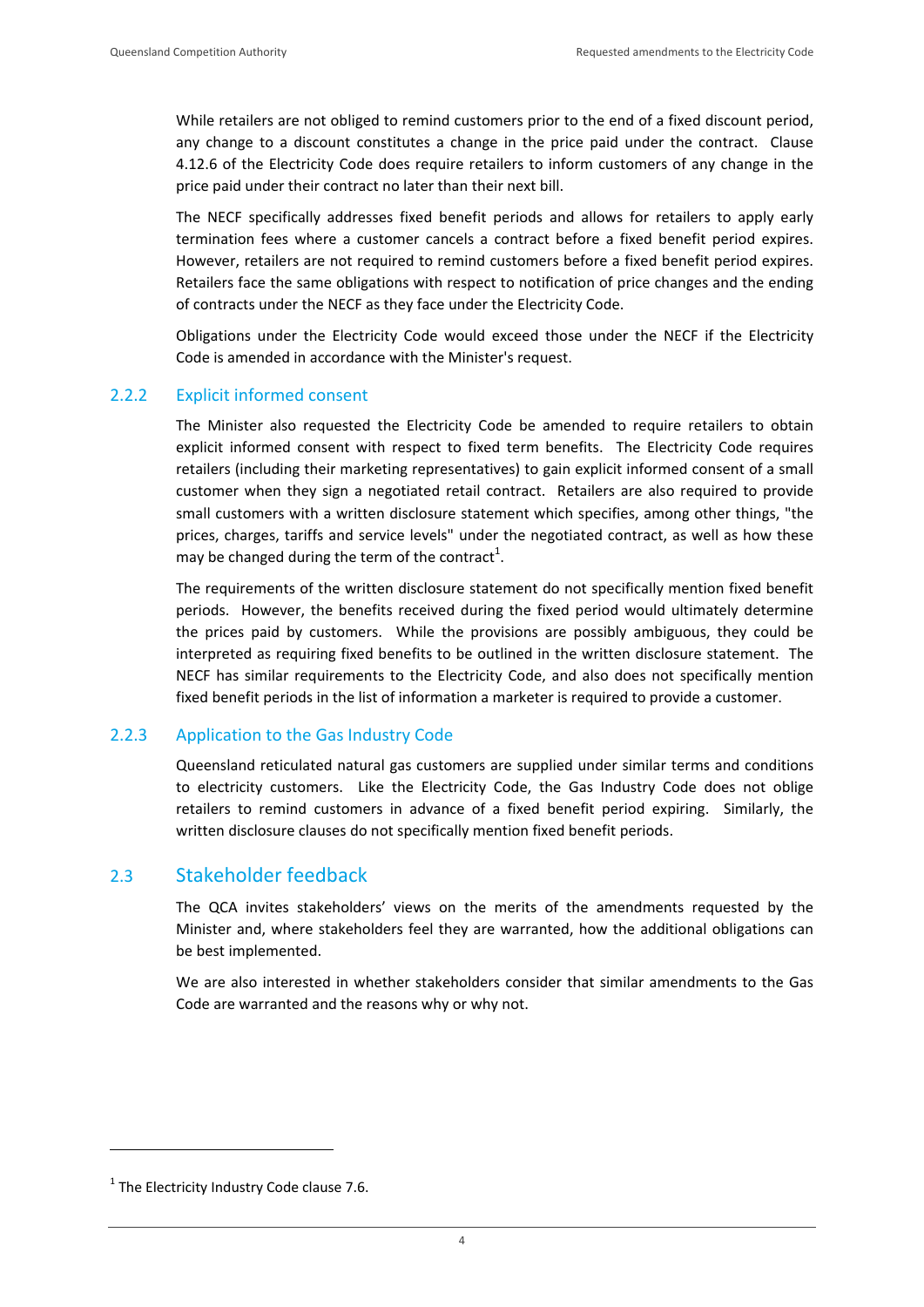# GLOSSARY OF ACRONYMS, TERMS AND CONDITIONS

| $\mathsf{C}$            |                                                                    |  |  |
|-------------------------|--------------------------------------------------------------------|--|--|
| The Codes               | The Electricity Industry Code and Gas Industry Code                |  |  |
| E                       |                                                                    |  |  |
| <b>Electricity Code</b> | The Electricity Industry Code                                      |  |  |
| EWOQ                    | The Energy and Water Ombudsman Queensland                          |  |  |
| G                       |                                                                    |  |  |
| Gas Code                | The Gas Industry Code                                              |  |  |
| M                       |                                                                    |  |  |
| the Minister            | The Minister for Energy and Water Supply, the Hon. Mark McArdle MP |  |  |
| N                       |                                                                    |  |  |
| <b>NECF</b>             | The National Energy Customer Framework                             |  |  |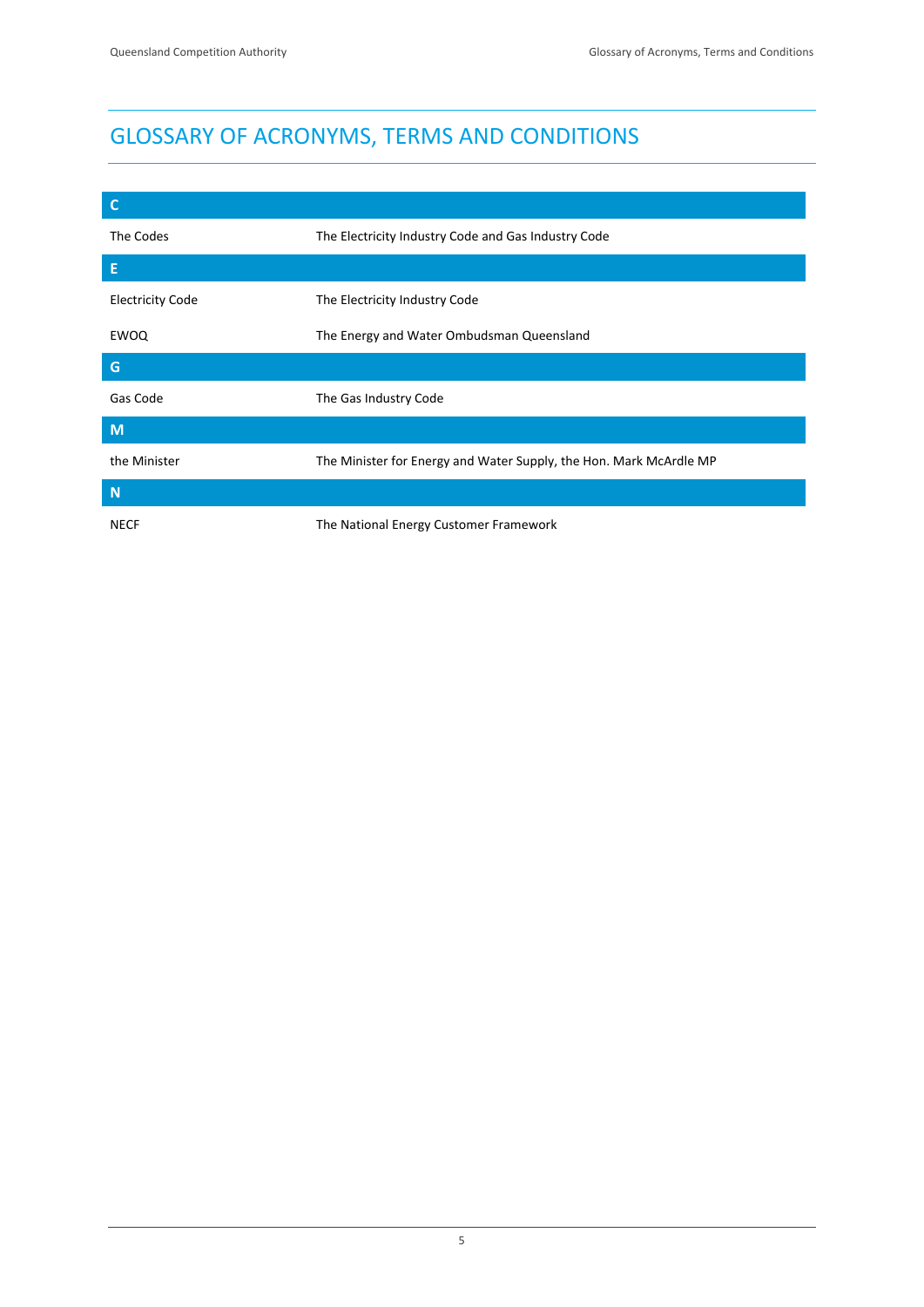## APPENDIX A: ELECTRICITY CODE AMENDMENT REQUEST



Queensland Office of the Minister for Energy and Water Supply

Ref: EWS/003892 CTS No. 24924/13

level 13 Mineral House 41 George Street Brisbane 4000 PO Box 15456 City East Queensland 4002 Australia Telephone +6t 7 3896 3691 Facsimile +61 7 3012 9115

17 October 2013

Dr Malcolm Roberts Chairman Queensland Competition Authority GPO Box 2257 BRISBANE QLD 4001

Dear Dr Roberts

I am writing to ask the Queensland Competition Authority (QCA) to amend the Electricity Industry Code (the Code) to address an issue brought to my notice by Mr Forbes Smith, the Energy and Water Ombudsman Queensland.

Mr Smith wrote to me on 11 September 2013 regarding a potential gap in consumer protections under the Code. The issue he raised is that retailers are offering 'energy plans' providing a benefit such as a discount for a fixed period to customers who are on negotiated retail contracts with no fixed period. (A copy of Mr Smith's letter, its annexures and legal advice is enclosed).

Because the relevant obligation in the Code (clause 4.4.4) applies only to the expiry of the negotiated retail contract itself rather than of a fixed term benefit under the contract, retailers are not required to advise customers of the imminent expiry their fixed term benefit, prior to the benefit expiring. As a result, customers may not discover their discount has expired until they receive their next bill, which may be some months after expiry.

I am proposing that the Code be amended so that retailers are obliged to advise customers receiving a fixed term benefit of the imminent expiry of that benefit. The existing drafting of clause 4.4.4 of the Code regarding 'Expiry of fixed term contracts' would seem to be a useful starting point. In particular the timing of the obligation to provide advice no earlier than 40 business days and at least 20 business days prior to the expiry of a fixed term contract seems appropriate.

A new clause should not, in my opinion, be limited only to negotiated retail contracts that have no fixed period, since the same issue can arise where a negotiated retail contract has an expiry date that differs from the expiry date of a fixed term benefit.

I would also ask the QCA to consider an amendment addressing an associated matter.

The Code currently requires retailers to obtain the explicit informed consent of a small customer as a precondition to, amongst other things, entering into a negotiated retail contract with that customer.

Page 1 of 2